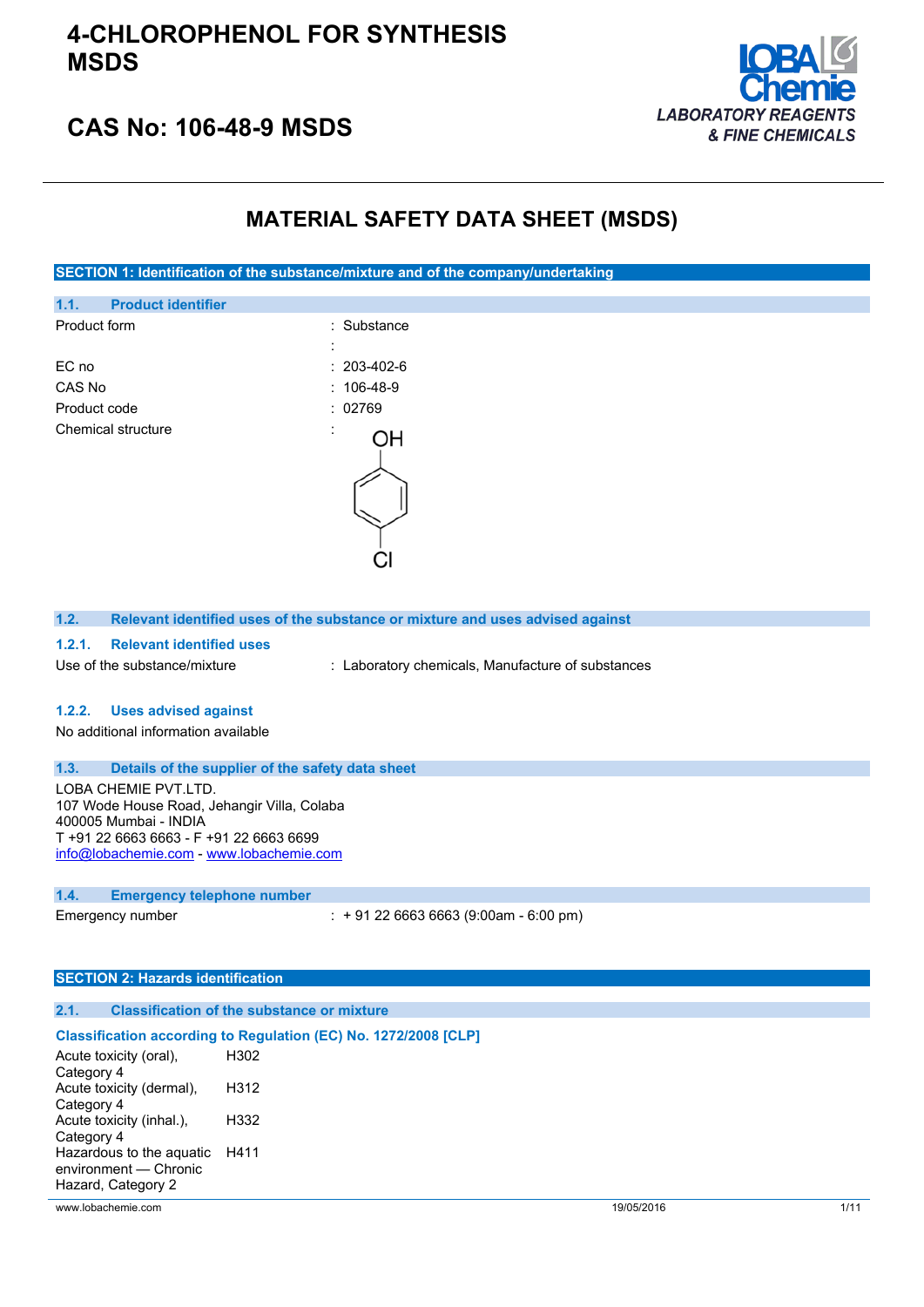Safety Data Sheet

Full text of classification categories and H statements : see section 16

## **Classification according to Directive 67/548/EEC or 1999/45/EC**

Muta.Cat.3; R68 Xn; R20/21/22 N; R50 N; R58 Full text of R-phrases: see section 16

## **Adverse physicochemical, human health and environmental effects**

No additional information available



#### **2.3. Other hazards**

No additional information available

| <b>SECTION 3: Composition/information on ingredients</b> |                   |                                |
|----------------------------------------------------------|-------------------|--------------------------------|
|                                                          |                   |                                |
| 3.1.                                                     | <b>Substance</b>  |                                |
| Name                                                     |                   | : 4-CHLOROPHENOL FOR SYNTHESIS |
| CAS No                                                   | : 106-48-9        |                                |
| EC no                                                    | $: 203 - 402 - 6$ |                                |
|                                                          |                   |                                |

Full text of R- and H-phrases: see section 16

#### **3.2. Mixture**

Not applicable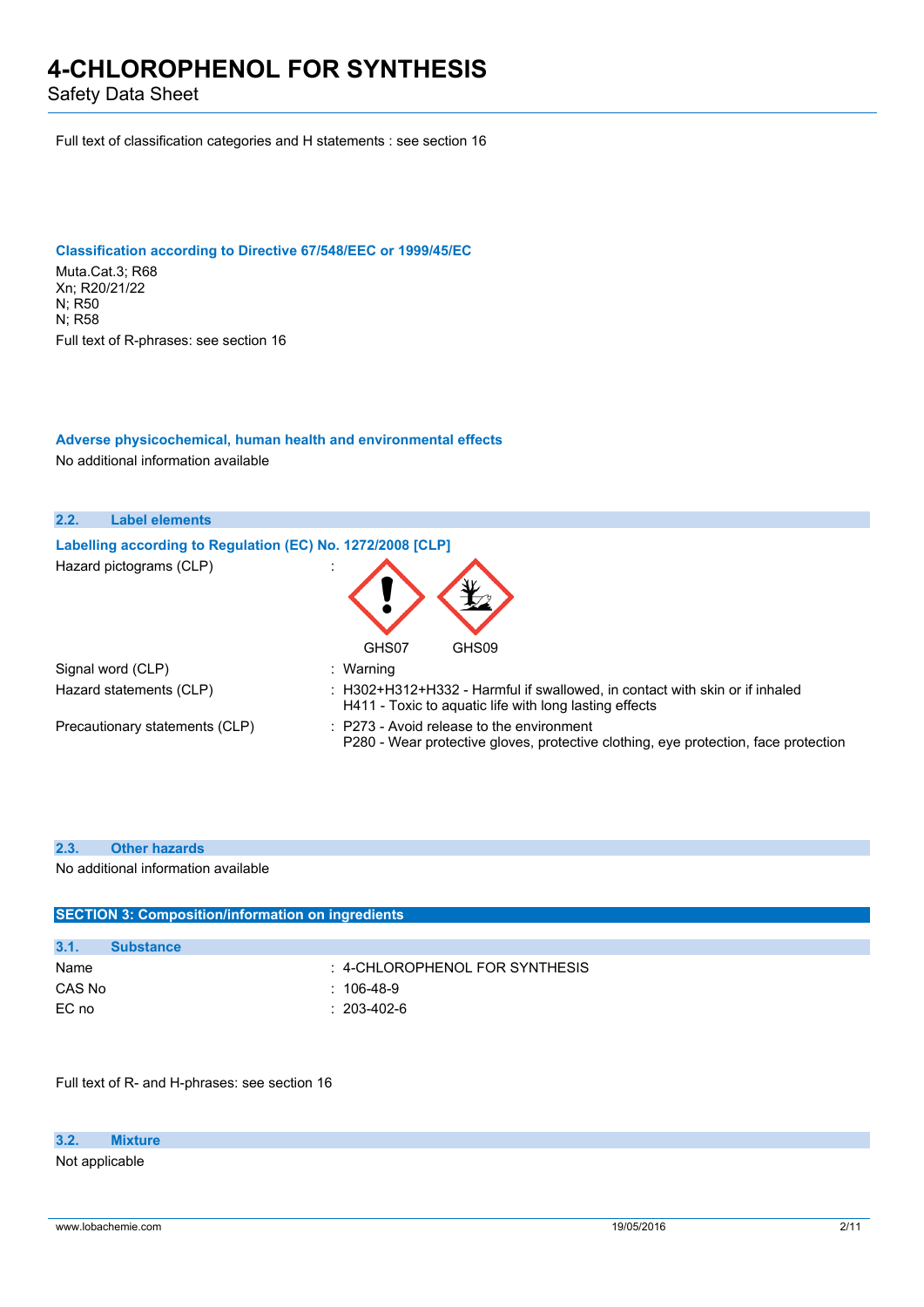Safety Data Sheet

**SECTION 4: First aid measures**

| 4.1.<br><b>Description of first aid measures</b>                    |                                                                                                                                                         |
|---------------------------------------------------------------------|---------------------------------------------------------------------------------------------------------------------------------------------------------|
| First-aid measures after inhalation                                 | : Assure fresh air breathing. Allow the victim to rest.                                                                                                 |
| First-aid measures after skin contact                               | : Immediately call a POISON CENTER or doctor/physician. Wash with plenty of soap<br>and water. Wash contaminated clothing before reuse.                 |
| First-aid measures after eye contact                                | : Rinse cautiously with water for several minutes. Remove contact lenses, if present<br>and easy to do. Continue rinsing. Get medical advice/attention. |
| First-aid measures after ingestion                                  | : Rinse mouth. Call a POISON CENTER or doctor/physician if you feel unwell.                                                                             |
| 4.2.<br>Most important symptoms and effects, both acute and delayed |                                                                                                                                                         |
| Symptoms/injuries after skin contact                                | : Repeated exposure to this material can result in absorption through skin causing<br>significant health hazard. Harmful in contact with skin.          |
| Symptoms/injuries after ingestion                                   | : Swallowing a small quantity of this material will result in serious health hazard.                                                                    |
| 4.3.                                                                | Indication of any immediate medical attention and special treatment needed                                                                              |
| Treat symptomatically.                                              |                                                                                                                                                         |
| <b>SECTION 5: Firefighting measures</b>                             |                                                                                                                                                         |
|                                                                     |                                                                                                                                                         |
| 5.1.<br><b>Extinguishing media</b>                                  |                                                                                                                                                         |
| Suitable extinguishing media                                        | : Carbon dioxide. Dry powder. Foam. Water spray.                                                                                                        |
| Unsuitable extinguishing media                                      | : Do not use extinguishing media containing water.                                                                                                      |
|                                                                     |                                                                                                                                                         |
| 5.2.<br>Special hazards arising from the substance or mixture       |                                                                                                                                                         |
| No additional information available                                 |                                                                                                                                                         |
| 5.3.<br><b>Advice for firefighters</b>                              |                                                                                                                                                         |
| Protection during firefighting                                      | : Do not enter fire area without proper protective equipment, including respiratory                                                                     |
|                                                                     |                                                                                                                                                         |
|                                                                     | protection.                                                                                                                                             |
| <b>SECTION 6: Accidental release measures</b>                       |                                                                                                                                                         |
| 6.1.                                                                |                                                                                                                                                         |
|                                                                     | Personal precautions, protective equipment and emergency procedures                                                                                     |
| 6.1.1.<br>For non-emergency personnel                               |                                                                                                                                                         |
| <b>Emergency procedures</b>                                         | : Evacuate unnecessary personnel.                                                                                                                       |
| 6.1.2.<br>For emergency responders                                  |                                                                                                                                                         |
| Protective equipment                                                | : Use personal protective equipment as required.                                                                                                        |
| <b>Emergency procedures</b>                                         | : Ventilate area.                                                                                                                                       |
|                                                                     |                                                                                                                                                         |
| 6.2.<br><b>Environmental precautions</b>                            |                                                                                                                                                         |
| Avoid release to the environment.                                   |                                                                                                                                                         |
| 6.3.                                                                |                                                                                                                                                         |
| Methods and material for containment and cleaning up                |                                                                                                                                                         |
| Methods for cleaning up                                             | : Soak up spills with inert solids, such as clay or diatomaceous earth as soon as<br>possible. On land, sweep or shovel into suitable containers.       |
| <b>Reference to other sections</b><br>6.4.                          |                                                                                                                                                         |
| No additional information available                                 |                                                                                                                                                         |
|                                                                     |                                                                                                                                                         |
| <b>SECTION 7: Handling and storage</b>                              |                                                                                                                                                         |
| 7.1.<br><b>Precautions for safe handling</b>                        |                                                                                                                                                         |
| Precautions for safe handling                                       | : Avoid contact with skin and eyes. Do not breathe vapours. Provide good ventilation                                                                    |
| Hygiene measures                                                    | in process area to prevent formation of vapour.<br>Do not eat, drink or smoke when using this product. Wash hands and other exposed                     |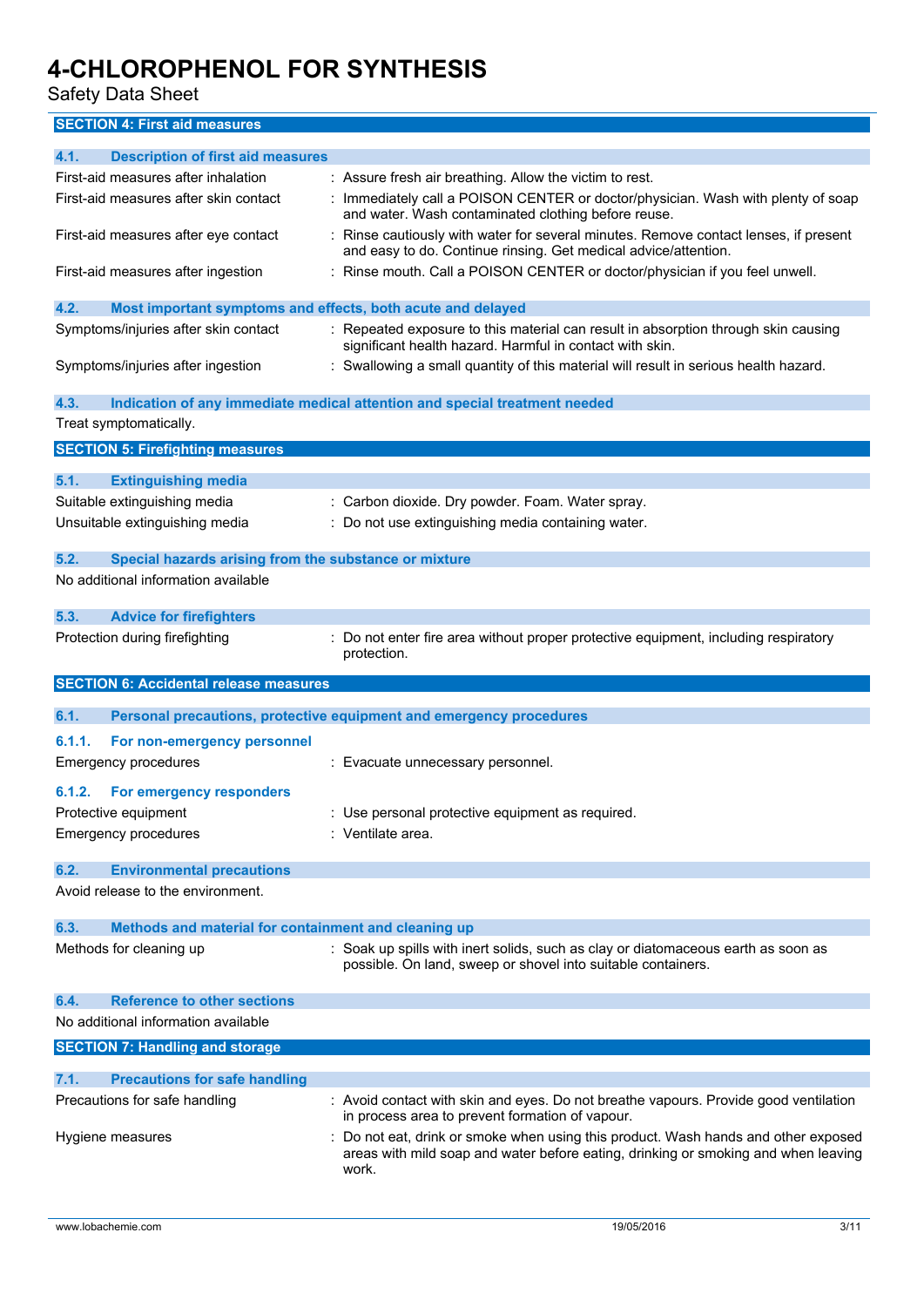Safety Data Sheet

| 7.2.<br><b>Conditions for safe storage, including any incompatibilities</b>     |                                                                                                                                   |
|---------------------------------------------------------------------------------|-----------------------------------------------------------------------------------------------------------------------------------|
| Storage conditions                                                              | : Store in a well-ventilated place. Keep container tightly closed. Store in original<br>container. Keep container tightly closed. |
| <b>Specific end use(s)</b><br>7.3.                                              |                                                                                                                                   |
| No additional information available                                             |                                                                                                                                   |
| <b>SECTION 8: Exposure controls/personal protection</b>                         |                                                                                                                                   |
| 8.1.<br><b>Control parameters</b><br>No additional information available        |                                                                                                                                   |
|                                                                                 |                                                                                                                                   |
| 8.2.<br><b>Exposure controls</b>                                                |                                                                                                                                   |
| Hand protection                                                                 | : Protective gloves                                                                                                               |
| Eye protection                                                                  | : Chemical goggles or safety glasses                                                                                              |
| Skin and body protection                                                        | : Wear suitable protective clothing                                                                                               |
| Respiratory protection                                                          | : Wear respiratory protection                                                                                                     |
| <b>SECTION 9: Physical and chemical properties</b>                              |                                                                                                                                   |
| 9.1.<br>Information on basic physical and chemical properties<br>Physical state | : Solid                                                                                                                           |
| Molecular mass<br>Colour                                                        | : 128.56 g/mol<br>: Colorless crystals.                                                                                           |
| Odour                                                                           | phenolic like.                                                                                                                    |
| Odour threshold                                                                 | : 30 ppm                                                                                                                          |
| pH                                                                              | : No data available                                                                                                               |
| Relative evaporation rate (butylacetate=1) : No data available                  |                                                                                                                                   |
| Melting point                                                                   | : 44 $^{\circ}$ C                                                                                                                 |
| Freezing point                                                                  | : No data available                                                                                                               |
| Boiling point                                                                   | : 220 $^{\circ}$ C                                                                                                                |
| Flash point                                                                     | : 121 $^{\circ}$ C                                                                                                                |
| Auto-ignition temperature                                                       | : No data available                                                                                                               |
| Decomposition temperature                                                       | : No data available                                                                                                               |
| Flammability (solid, gas)                                                       | : No data available                                                                                                               |
| Vapour pressure                                                                 | : No data available                                                                                                               |
| Relative vapour density at 20 °C                                                | : 4.43                                                                                                                            |
| Relative density                                                                | : No data available                                                                                                               |
| Density                                                                         | : $1.306$ g/cm <sup>3</sup>                                                                                                       |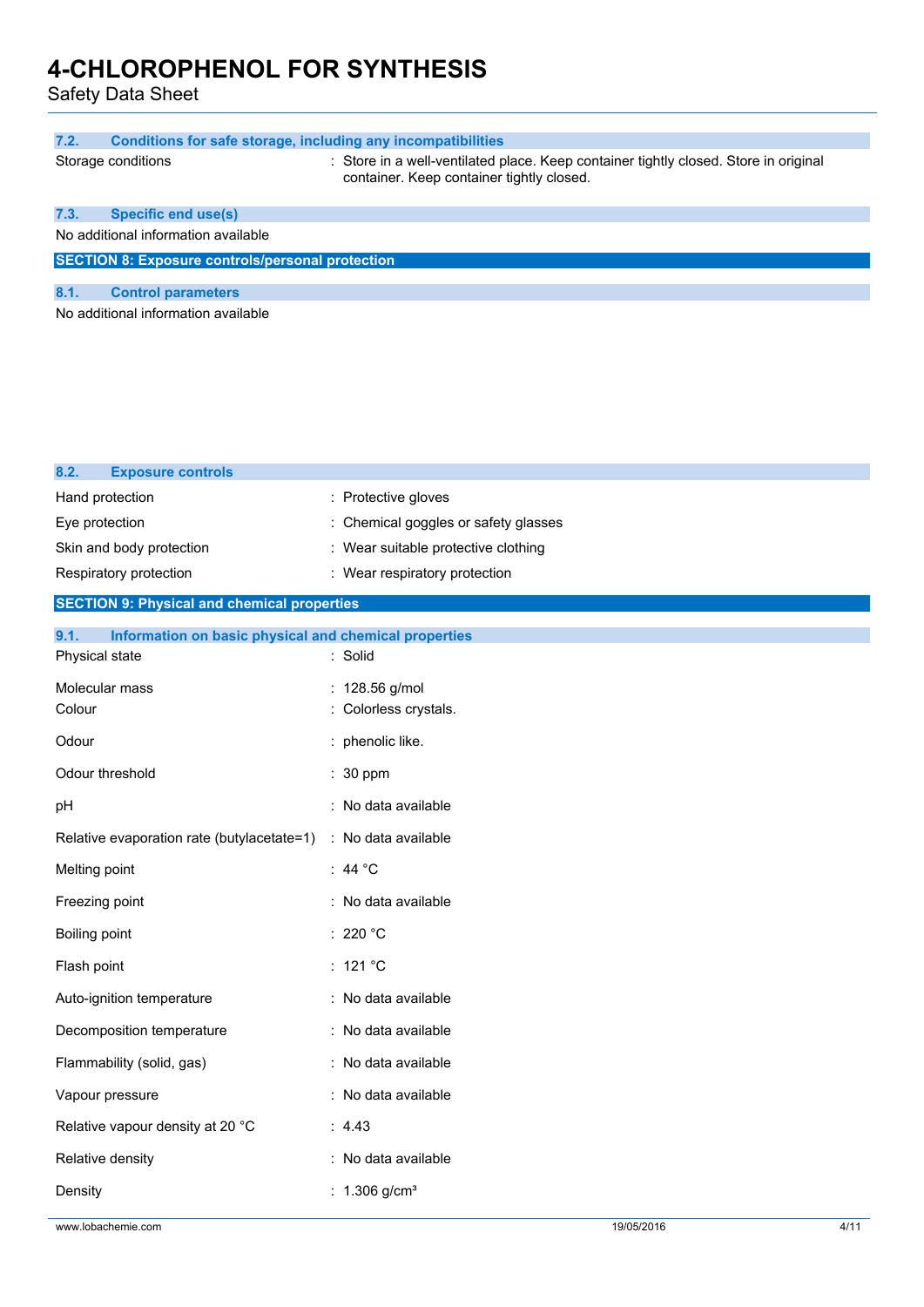# Safety Data Sheet

| Solubility                                                                                | : Water: Slightly soluble                                                                              |
|-------------------------------------------------------------------------------------------|--------------------------------------------------------------------------------------------------------|
| Log Pow                                                                                   | : 2.39                                                                                                 |
| Viscosity, kinematic                                                                      | : No data available                                                                                    |
| Viscosity, dynamic                                                                        | : No data available                                                                                    |
| <b>Explosive properties</b>                                                               | : No data available                                                                                    |
| Oxidising properties                                                                      | : No data available                                                                                    |
| <b>Explosive limits</b>                                                                   | : No data available                                                                                    |
| <b>Other information</b><br>9.2.                                                          |                                                                                                        |
| No additional information available<br><b>SECTION 10: Stability and reactivity</b>        |                                                                                                        |
|                                                                                           |                                                                                                        |
| 10.1.<br><b>Reactivity</b><br>No additional information available                         |                                                                                                        |
|                                                                                           |                                                                                                        |
| 10.2.<br><b>Chemical stability</b><br>Stable under normal conditions.                     |                                                                                                        |
|                                                                                           |                                                                                                        |
| <b>Possibility of hazardous reactions</b><br>10.3.<br>No additional information available |                                                                                                        |
|                                                                                           |                                                                                                        |
| 10.4.<br><b>Conditions to avoid</b><br>Direct sunlight. Air contact. Moisture.            |                                                                                                        |
|                                                                                           |                                                                                                        |
| <b>Incompatible materials</b><br>10.5.<br>No additional information available             |                                                                                                        |
|                                                                                           |                                                                                                        |
| <b>Hazardous decomposition products</b><br>10.6.<br>No additional information available   |                                                                                                        |
|                                                                                           |                                                                                                        |
| <b>SECTION 11: Toxicological information</b>                                              |                                                                                                        |
| 11.1.<br><b>Information on toxicological effects</b>                                      |                                                                                                        |
| Acute toxicity                                                                            | : Oral: Harmful if swallowed. Dermal: Harmful in contact with skin. Inhalation: Harmful<br>if inhaled. |
|                                                                                           |                                                                                                        |
| Skin corrosion/irritation                                                                 | : Not classified                                                                                       |
| Serious eye damage/irritation                                                             | : Not classified                                                                                       |
| Respiratory or skin sensitisation                                                         | : Not classified                                                                                       |
| Germ cell mutagenicity                                                                    | : Not classified                                                                                       |
| Carcinogenicity                                                                           | : Not classified                                                                                       |
| Reproductive toxicity                                                                     | : Not classified                                                                                       |
| Specific target organ toxicity (single                                                    | : Not classified                                                                                       |
| exposure)                                                                                 |                                                                                                        |
| Specific target organ toxicity (repeated                                                  | : Not classified                                                                                       |
| exposure)                                                                                 |                                                                                                        |
|                                                                                           |                                                                                                        |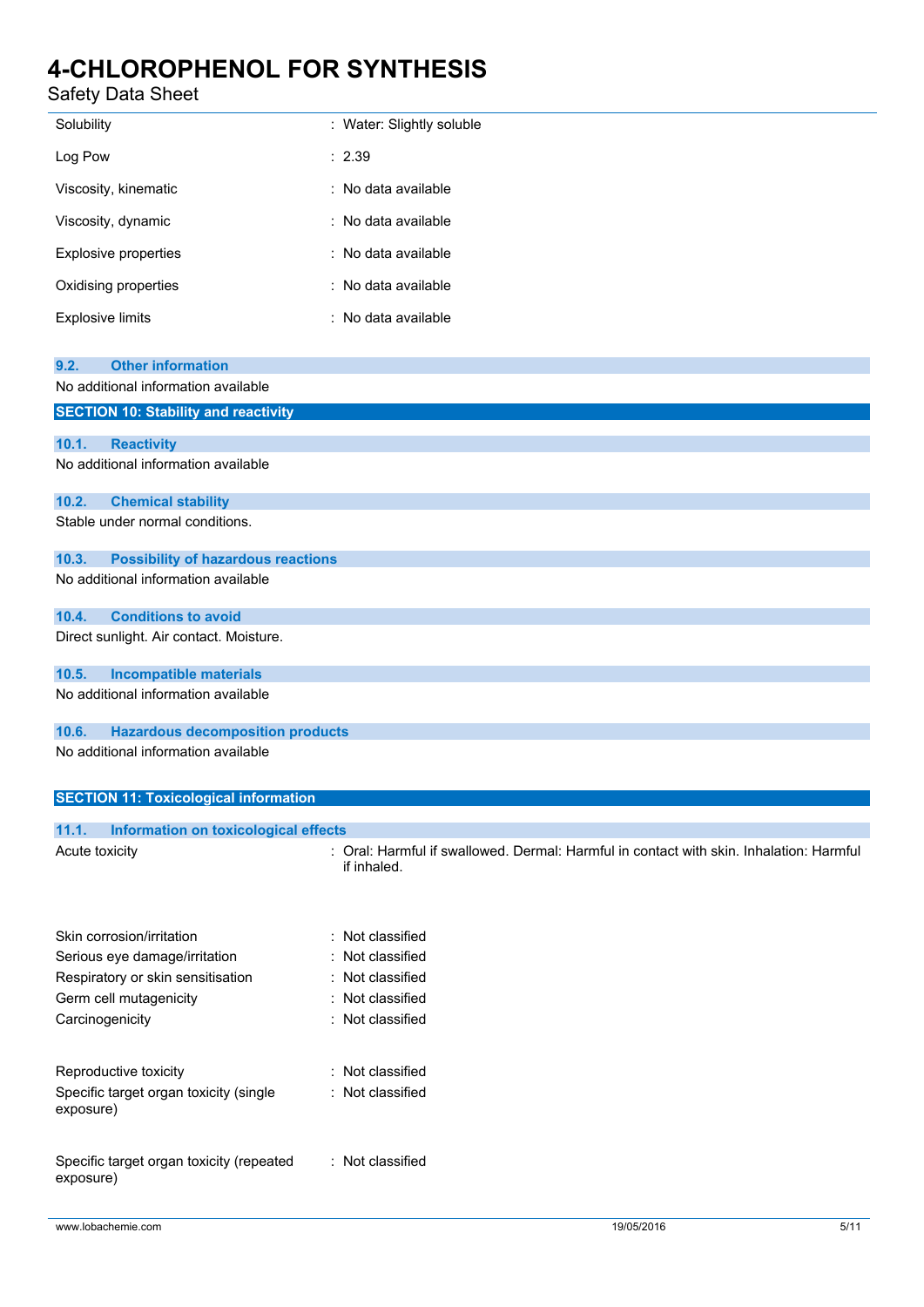Safety Data Sheet

| Aspiration hazard                                      | : Not classified                                      |
|--------------------------------------------------------|-------------------------------------------------------|
| Potential adverse human health effects<br>and symptoms | : Harmful if swallowed. Harmful in contact with skin. |
| <b>SECTION 12: Ecological information</b>              |                                                       |
| 12.1.<br><b>Toxicity</b>                               |                                                       |
| Ecology - water                                        | : Very toxic to aquatic life.                         |

| 12.2.<br><b>Persistence and degradability</b> |                                                         |  |
|-----------------------------------------------|---------------------------------------------------------|--|
| 4-CHLOROPHENOL FOR SYNTHESIS (106-48-9)       |                                                         |  |
| Persistence and degradability                 | May cause long-term adverse effects in the environment. |  |

| 12.3.   | <b>Bioaccumulative potential</b>        |      |  |
|---------|-----------------------------------------|------|--|
|         | 4-CHLOROPHENOL FOR SYNTHESIS (106-48-9) |      |  |
| Log Pow |                                         | 2.39 |  |

### **12.4. Mobility in soil**

No additional information available

## **12.5. Results of PBT and vPvB assessment**

No additional information available

| 12.6.                                         | <b>Other adverse effects</b>               |                                    |  |
|-----------------------------------------------|--------------------------------------------|------------------------------------|--|
|                                               | No additional information available        |                                    |  |
|                                               | <b>SECTION 13: Disposal considerations</b> |                                    |  |
|                                               |                                            |                                    |  |
| 13.1.                                         | <b>Waste treatment methods</b>             |                                    |  |
| Product/Packaging disposal<br>recommendations |                                            | : Dispose of contents/container to |  |

**SECTION 14: Transport information**

In accordance with ADR / RID / IMDG / IATA / ADN

| 14.1.<br><b>UN number</b>        |                        |
|----------------------------------|------------------------|
| UN-No. (ADR)                     | : 2020                 |
| UN-No. (IMDG)                    | : 2020                 |
| UN-No.(IATA)                     | : 2020                 |
| UN-No.(ADN)                      | : 2020                 |
| UN-No. (RID)                     | : 2020                 |
|                                  |                        |
| 14.2.<br>UN proper shipping name |                        |
| Proper Shipping Name (ADR)       | : CHLOROPHENOLS, SOLID |
| Proper Shipping Name (IMDG)      | : CHLOROPHENOLS, SOLID |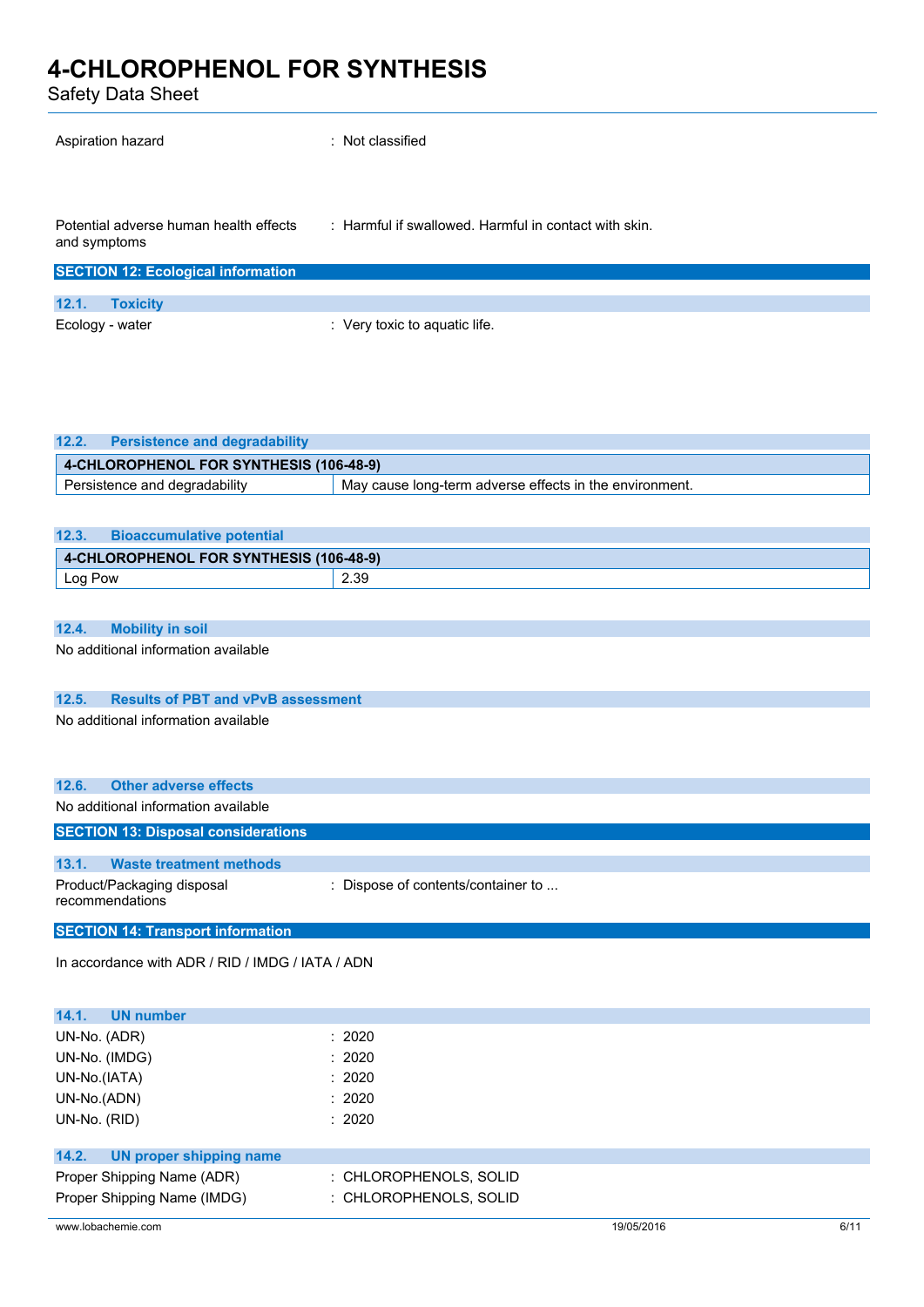# Safety Data Sheet

| Proper Shipping Name (IATA)           | : CHLOROPHENOLS, SOLID                                                                      |
|---------------------------------------|---------------------------------------------------------------------------------------------|
| Proper Shipping Name (ADN)            | : CHLOROPHENOLS, SOLID                                                                      |
| Proper Shipping Name (RID)            | : CHLOROPHENOLS, SOLID                                                                      |
| Transport document description (ADR)  | : UN 2020 CHLOROPHENOLS, SOLID, 6.1, III, (E), ENVIRONMENTALLY<br><b>HAZARDOUS</b>          |
| Transport document description (IMDG) | $\pm$ UN 2020 CHLOROPHENOLS, SOLID, 6.1, III, MARINE<br>POLLUTANT/ENVIRONMENTALLY HAZARDOUS |
| Transport document description (IATA) | : UN 2020 CHLOROPHENOLS, SOLID, 6.1, III, ENVIRONMENTALLY HAZARDOUS                         |
| Transport document description (ADN)  | : UN 2020 CHLOROPHENOLS, SOLID, 6.1, III, ENVIRONMENTALLY HAZARDOUS                         |
| Transport document description (RID)  | : UN 2020 CHLOROPHENOLS, SOLID, 6.1, III, ENVIRONMENTALLY HAZARDOUS                         |
|                                       |                                                                                             |

## **14.3. Transport hazard class(es)**

| Transport hazard class(es) (ADR) |  |
|----------------------------------|--|
| Danger labels (ADR)              |  |



### **IMDG**

| Transport hazard class(es) (IMDG) |  |
|-----------------------------------|--|
| Danger labels (IMDG)              |  |



 $\therefore$  6.1



## **IATA**

| Transport hazard class(es) (IATA) |  |  |
|-----------------------------------|--|--|
| Hazard labels (IATA)              |  |  |

 $\therefore$  6.1  $: 6.1$ 



### **ADN**

Transport hazard class(es) (ADN) : 6.1 Danger labels (ADN) : 6.1

 $: 6.1$  $\therefore$  6.1



## **RID**

| Transport hazard class(es) (RID) |  |
|----------------------------------|--|
| Danger labels (RID)              |  |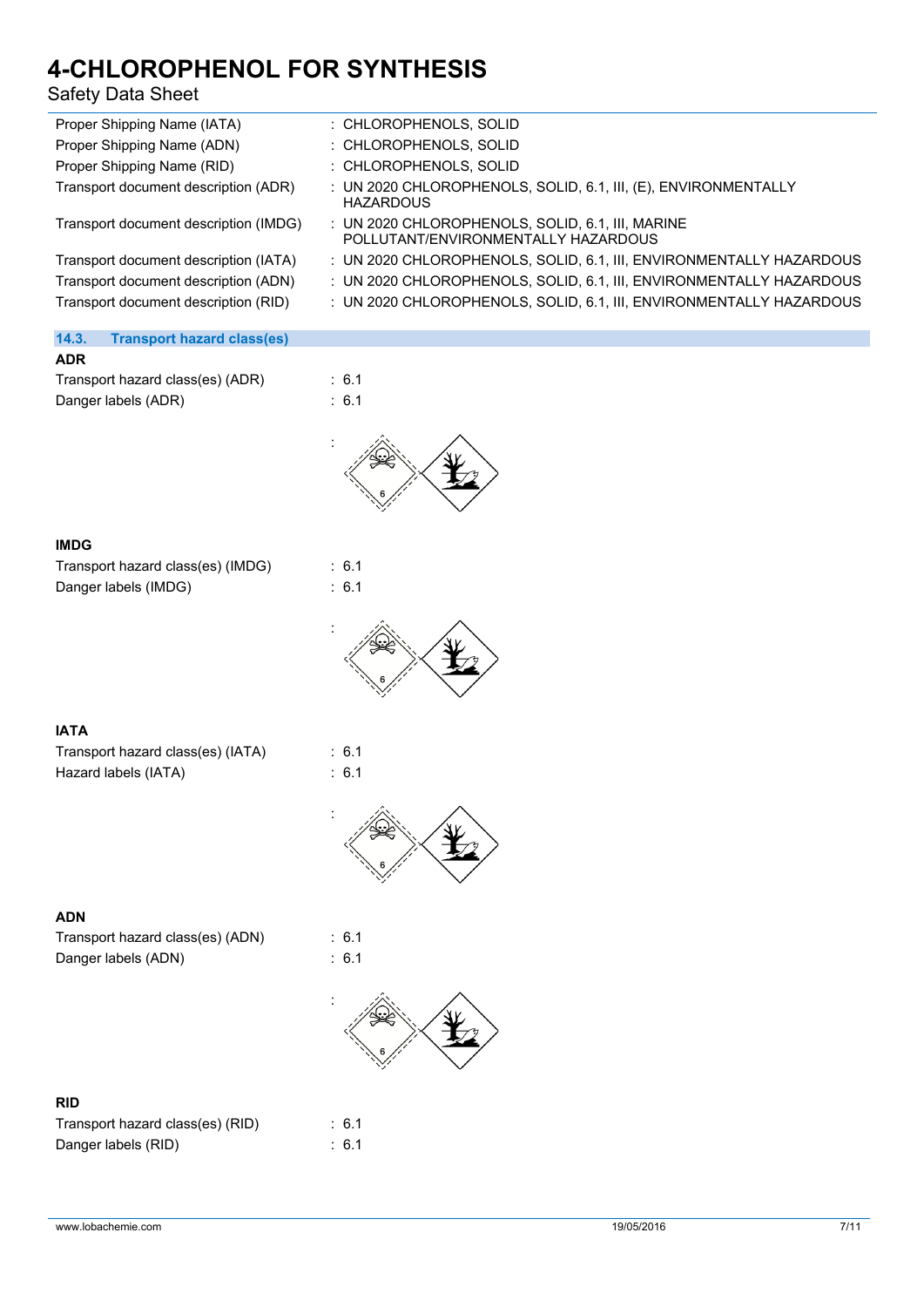Safety Data Sheet



| 14.4.<br><b>Packing group</b>         |                   |
|---------------------------------------|-------------------|
| Packing group (ADR)                   | ÷ III             |
| Packing group (IMDG)                  | ÷ III             |
| Packing group (IATA)                  | ÷ III             |
| Packing group (ADN)                   | ÷ III             |
| Packing group (RID)                   | ÷ III             |
|                                       |                   |
| 14.5.<br><b>Environmental hazards</b> |                   |
| Department for the conduction of      | $\sim$ $\sqrt{2}$ |

| Dangerous for the environment | : Yes                                    |
|-------------------------------|------------------------------------------|
| Marine pollutant              | : Yes                                    |
| Other information             | : No supplementary information available |

| 14.6. | <b>Special precautions for user</b> |  |
|-------|-------------------------------------|--|
|       |                                     |  |

| - Overland transport                                                       |                                    |
|----------------------------------------------------------------------------|------------------------------------|
| Classification code (ADR)                                                  | T <sub>2</sub>                     |
| Special provision (ADR)                                                    | : 205                              |
| Limited quantities (ADR)                                                   | 5kg                                |
| Excepted quantities (ADR)                                                  | : E1                               |
| Packing instructions (ADR)                                                 | : P002, IBC08, LP02, R001          |
| Special packing provisions (ADR)                                           | : B3                               |
| Mixed packing provisions (ADR)                                             | : MP10                             |
| Portable tank and bulk container<br>instructions (ADR)                     | : T1                               |
| Portable tank and bulk container special<br>provisions (ADR)               | TP33                               |
| Tank code (ADR)                                                            | : SGAH                             |
| Tank special provisions (ADR)                                              | <b>TU15, TE19</b>                  |
| Vehicle for tank carriage                                                  | AT                                 |
| Transport category (ADR)                                                   | $\cdot$ 2                          |
| Special provisions for carriage - Bulk<br>(ADR)                            | : VC1, VC2, AP7                    |
| Special provisions for carriage - Loading,<br>unloading and handling (ADR) | : CV13, CV28                       |
| Special provisions for carriage - Operation<br>(ADR)                       | S <sub>9</sub><br>÷                |
| Hazard identification number (Kemler No.)                                  | $\ddot{\phantom{a}}$<br>60         |
| Orange plates                                                              | $\ddot{\phantom{0}}$<br>60<br>2020 |
| Tunnel restriction code (ADR)                                              | : E                                |
| EAC code                                                                   | : 2X                               |
| - Transport by sea                                                         |                                    |
| Special provision (IMDG)                                                   | 205                                |
| Limited quantities (IMDG)                                                  | $5$ kg                             |
| Excepted quantities (IMDG)                                                 | E1                                 |
| Packing instructions (IMDG)                                                | : P002, LP02                       |
| IBC packing instructions (IMDG)                                            | : IBC08                            |
|                                                                            |                                    |

www.lobachemie.com 8/11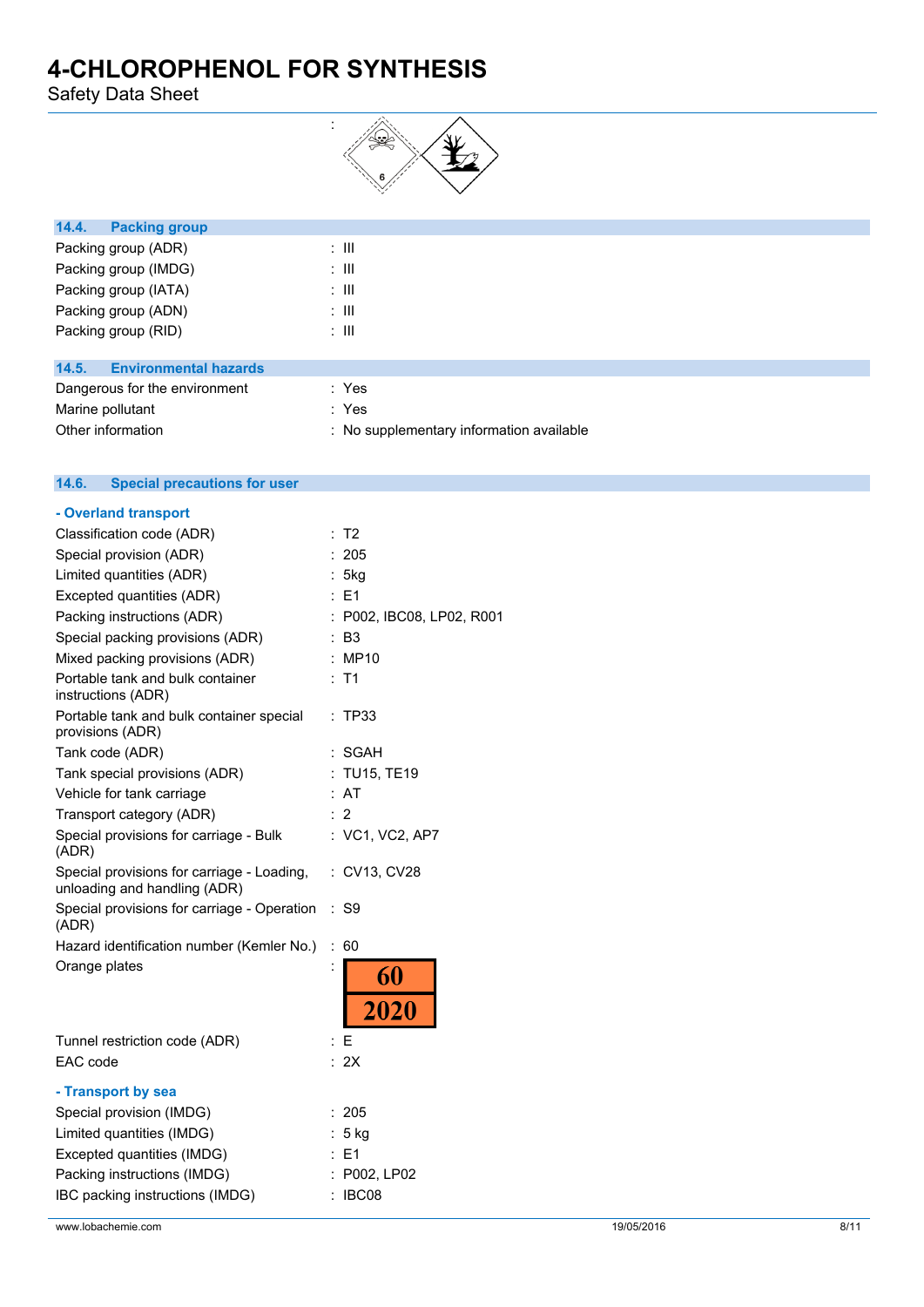# Safety Data Sheet

| IBC special provisions (IMDG)                                    | : B3                      |
|------------------------------------------------------------------|---------------------------|
| Tank instructions (IMDG)                                         | $:$ T1                    |
| Tank special provisions (IMDG)                                   | : TP33                    |
| EmS-No. (Fire)                                                   | $: F-A$                   |
| EmS-No. (Spillage)                                               | :S-A                      |
| Stowage category (IMDG)                                          | : A                       |
| MFAG-No                                                          | : 153                     |
| - Air transport                                                  |                           |
| PCA Excepted quantities (IATA)                                   | $\therefore$ E1           |
| PCA Limited quantities (IATA)                                    | : Y645                    |
| PCA limited quantity max net quantity                            | : 10kg                    |
| (IATA)<br>PCA packing instructions (IATA)                        | :670                      |
| PCA max net quantity (IATA)                                      | : 100kg                   |
| CAO packing instructions (IATA)                                  | : $677$                   |
| CAO max net quantity (IATA)                                      | $: 200$ kg                |
| Special provision (IATA)                                         | : A25                     |
| ERG code (IATA)                                                  | : 6L                      |
|                                                                  |                           |
| - Inland waterway transport                                      |                           |
| Classification code (ADN)                                        | : T2                      |
| Special provisions (ADN)                                         | : 205, 802                |
| Limited quantities (ADN)                                         | $: 5$ kg                  |
| Excepted quantities (ADN)                                        | $\therefore$ E1           |
| Equipment required (ADN)                                         | $:$ PP, EP                |
| Number of blue cones/lights (ADN)                                | $\therefore$ 0            |
| - Rail transport                                                 |                           |
| Classification code (RID)                                        | : T2                      |
| Special provision (RID)                                          | : 205                     |
| Limited quantities (RID)                                         | : 5kg                     |
| Excepted quantities (RID)                                        | : E1                      |
| Packing instructions (RID)                                       | : P002, IBC08, LP02, R001 |
| Special packing provisions (RID)                                 | $\therefore$ B3           |
| Mixed packing provisions (RID)                                   | : MP10                    |
| Portable tank and bulk container<br>instructions (RID)           | : T1                      |
| Portable tank and bulk container special<br>provisions (RID)     | :TP33                     |
| Tank codes for RID tanks (RID)                                   | : SGAH                    |
| Special provisions for RID tanks (RID)                           | : TU15                    |
| Transport category (RID)                                         | : 2                       |
| Special provisions for carriage - Bulk<br>(RID)                  | : VC1, VC2, AP7           |
| Special provisions for carriage - Loading<br>and unloading (RID) | : CW13, CW28, CW31        |
| Colis express (express parcels) (RID)                            | : CE11                    |
| Hazard identification number (RID)                               | 60<br>÷.                  |
|                                                                  |                           |

## **14.7. Transport in bulk according to Annex II of MARPOL 73/78 and the IBC Code**

Not applicable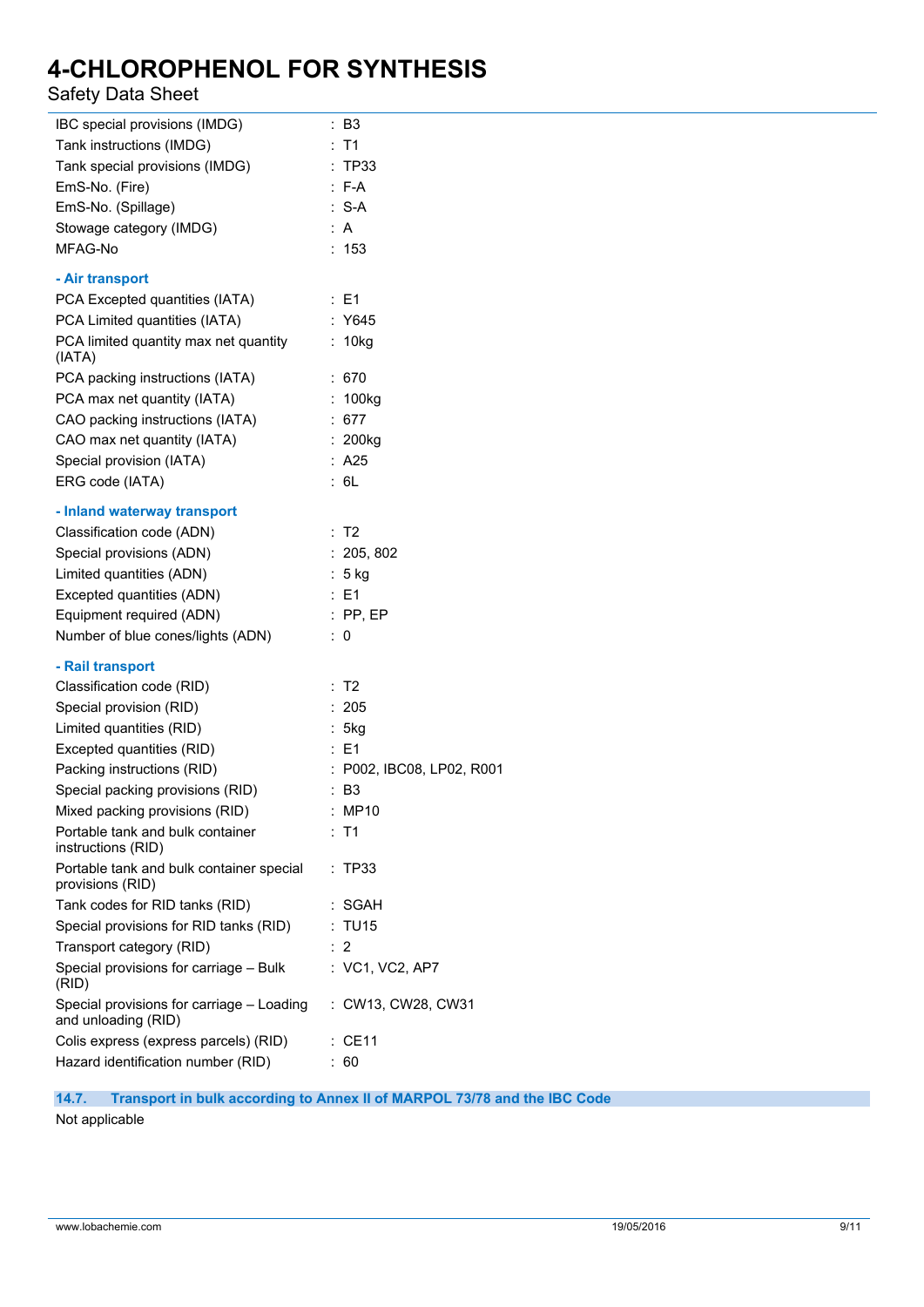Safety Data Sheet

## **SECTION 15: Regulatory information**

**15.1. Safety, health and environmental regulations/legislation specific for the substance or mixture**

### **15.1.1. EU-Regulations**

No REACH Annex XVII restrictions

4-CHLOROPHENOL FOR SYNTHESIS is not on the REACH Candidate List 4-CHLOROPHENOL FOR SYNTHESIS is not on the REACH Annex XIV List

#### **15.1.2. National regulations**

### **Germany**

| AwSV/VwVwS Annex reference                                                     | : Water hazard class (WGK) 2, hazardous to water (Classification according to<br>VwVwS, Annex 2; WGK No 1593)                                |
|--------------------------------------------------------------------------------|----------------------------------------------------------------------------------------------------------------------------------------------|
| 12th Ordinance Implementing the Federal<br>Immission Control Act - 12. BlmSchV | : Is not subject of the 12. BlmSchV (Hazardous Incident Ordinance)                                                                           |
| <b>Denmark</b>                                                                 |                                                                                                                                              |
| Recommendations Danish Regulation                                              | : Young people below the age of 18 years are not allowed to use the product                                                                  |
|                                                                                | Pregnant/breastfeeding women working with the product must not be in direct<br>contact with the product                                      |
|                                                                                | The requirements from the Danish Working Environment Authorities regarding work<br>with carcinogens must be followed during use and disposal |
|                                                                                |                                                                                                                                              |

| 15.2. | <b>Chemical safety assessment</b>   |  |
|-------|-------------------------------------|--|
|       | No additional information available |  |

### **SECTION 16: Other information**

## Full text of R-, H- and EUH-phrases:

| Acute Tox. 4 (Dermal)     | Acute toxicity (dermal), Category 4                               |  |
|---------------------------|-------------------------------------------------------------------|--|
| Acute Tox. 4 (Inhalation) | Acute toxicity (inhal.), Category 4                               |  |
| Acute Tox. 4 (Oral)       | Acute toxicity (oral), Category 4                                 |  |
| Aquatic Chronic 2         | Hazardous to the aquatic environment - Chronic Hazard, Category 2 |  |
| H302                      | Harmful if swallowed                                              |  |
| H312                      | Harmful in contact with skin                                      |  |
| H332                      | Harmful if inhaled                                                |  |
| H411                      | Toxic to aguatic life with long lasting effects                   |  |
| R20/21/22                 | Harmful by inhalation, in contact with skin and if swallowed      |  |
| <b>R50</b>                | Very toxic to aquatic organisms                                   |  |
| <b>R58</b>                | May cause long-term adverse effects in the environment            |  |
|                           |                                                                   |  |